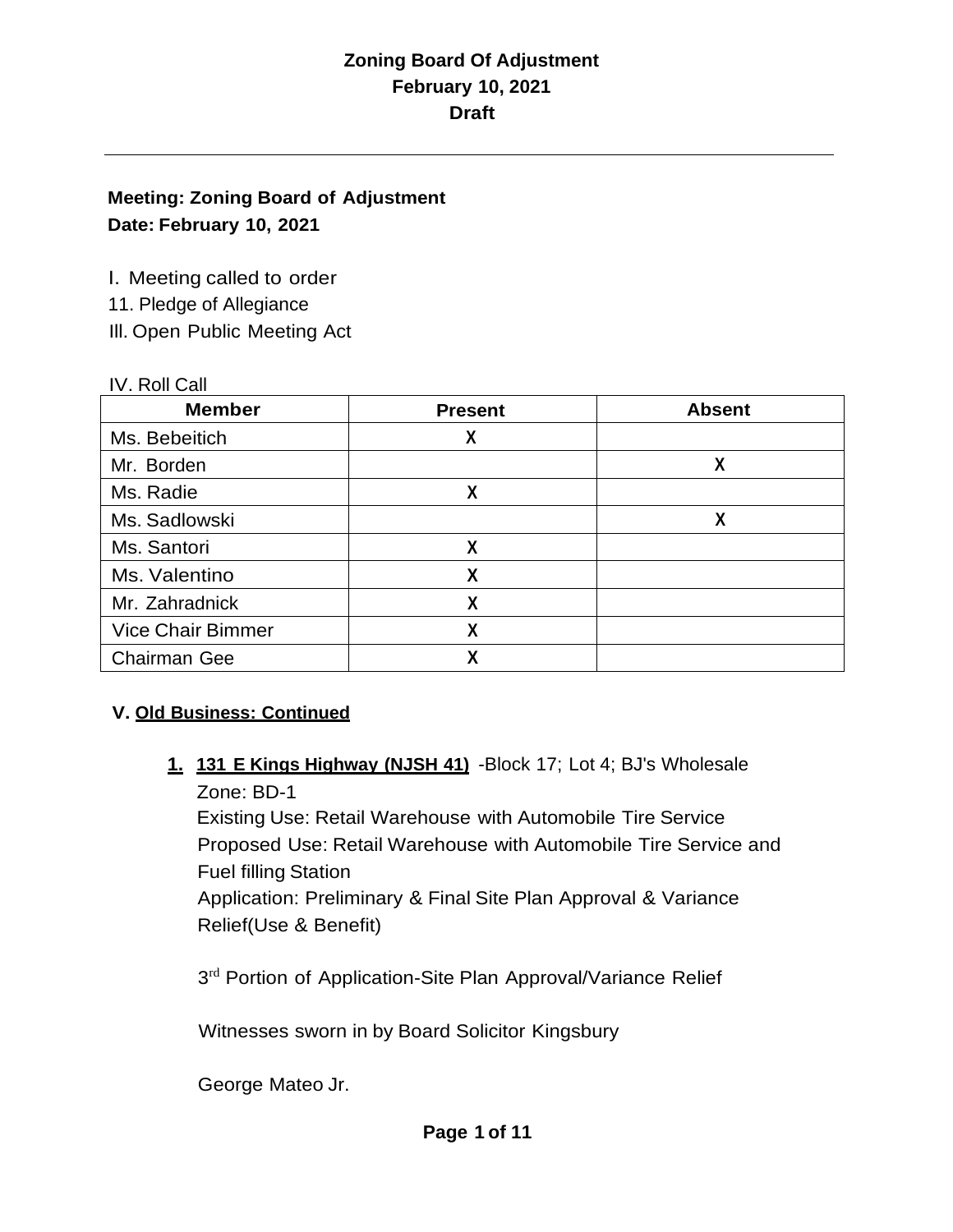Mark Malinowski Nathan Mosley Mr. James Miller

Continued Business: Section 3

Mr. Mateo testified he was in receipt of the RVE Review Letter. He would like to proceed to Page 5. Mr. Mateo introduced 4 Exhibits A-1 thru A-4, A-5 New Exhibit

Mr. Malinowski would like to walk thru everything being proposed.A-1: Aerial Exhibit- Red Area-Proposed Filling Station Parking Spaces: Code 569, Actual 539, Proposed 413

Proposed Signage on Lenola Rd- 2 Free Standing with pricing information

Existing Dumpster Area-Gas filling Station generates very little trash. Barrels will be used and then taken to the Dumpster Area.

A-3: Canopy Views-24' X 169' 17' high Clearance 14' 6 dispensing areas, Dual sides. Front Elevation faces King Highway BJ's Logo on canopy.

A-2: Concept Plan-will not allow Tractor Trailers, but smaller Semi-Trucks And automobiles.

The Shared Driveway Access with U-Haul is of particular concern to Board Members. The Access for the 3 Underground Tanks and Delivery Trucks for BJ"s is an Informal Agreement with U-Haul. There currently Is not a formal Easement Agreement.

Chairman Gee noted that on the Engineer's Report the Underground Tanks must be 15' from the Property Line. Also, what impact would the Tanker Trucks unloading the gasoline have on the shared Driveway?

A-5: Shows Tanker superimposed on the Site-Plan.

Chairman Gee asked how many deliveries a day would the Tankers be Making. Answer: 1-2 daily deliveries and they are Independent Trucking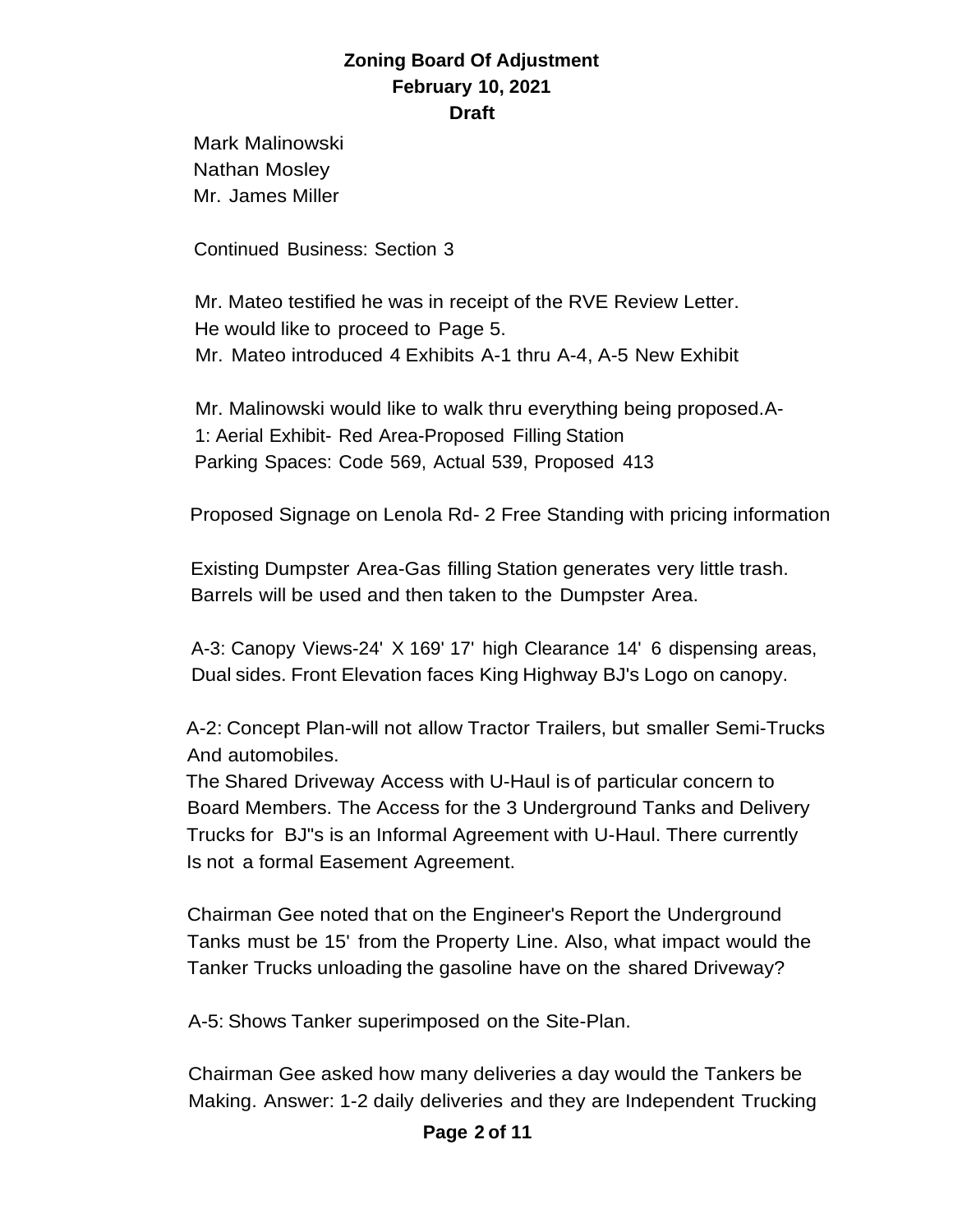Company Tankers.

Chairman Gee noted that the Car Dealerships in Maple Shade claim they Have no control over Independent Car Carriers. Whom do we call at BJ's if This becomes a problem?

Board Member Ms. Valentino stated she has a lot of experience with Tanker's and said the width of the Drive-way is problematic.

RVE's Engineer recommended making a barrier mound to force the tankers Further into the Driveway. Nathan Mosley testifed that the tankers can Unload over top of the Underground tanks. He feels the Driveway is wide Enough to accommodate the Tankers entering, then turning around by the Loading Docks at the side of the BJ's Building and exiting back thru the Shared driveway.

Mr. Mateo asked if this eased Ms. Valentino's Concerns? Answer: Yes

Mr. Mosley showed the Signage that would prohibit Semi-Trucks from Entering the Filling Station.

Mr. Mateo would like to go thru the Engineer's Letter.

Mr. McNulty would like some testimony provided on:

- a. Solar Panels- There will be None
- b. LED Downlighting- That will be under Canopy
- c. Propane & Kerosene- Provided in a separate area of the Facility
- d. Storage Shed- small 6' x 6' would be in use for Spill kit and Tools

RVE and BJ's Engineer's came to an agreement about the NO Stopping or Standing Signs

Mr. Malinowski asked for a waiver about widening the sidewalks on King's Highway side of the lot. They wanted to landscape the area instead of widening the sidewalks. This would achieve a more aestheically pleasing buffer from the King's Highway Vantage Point.

RVE- Will you be addressing the surface ponding in the parking lot?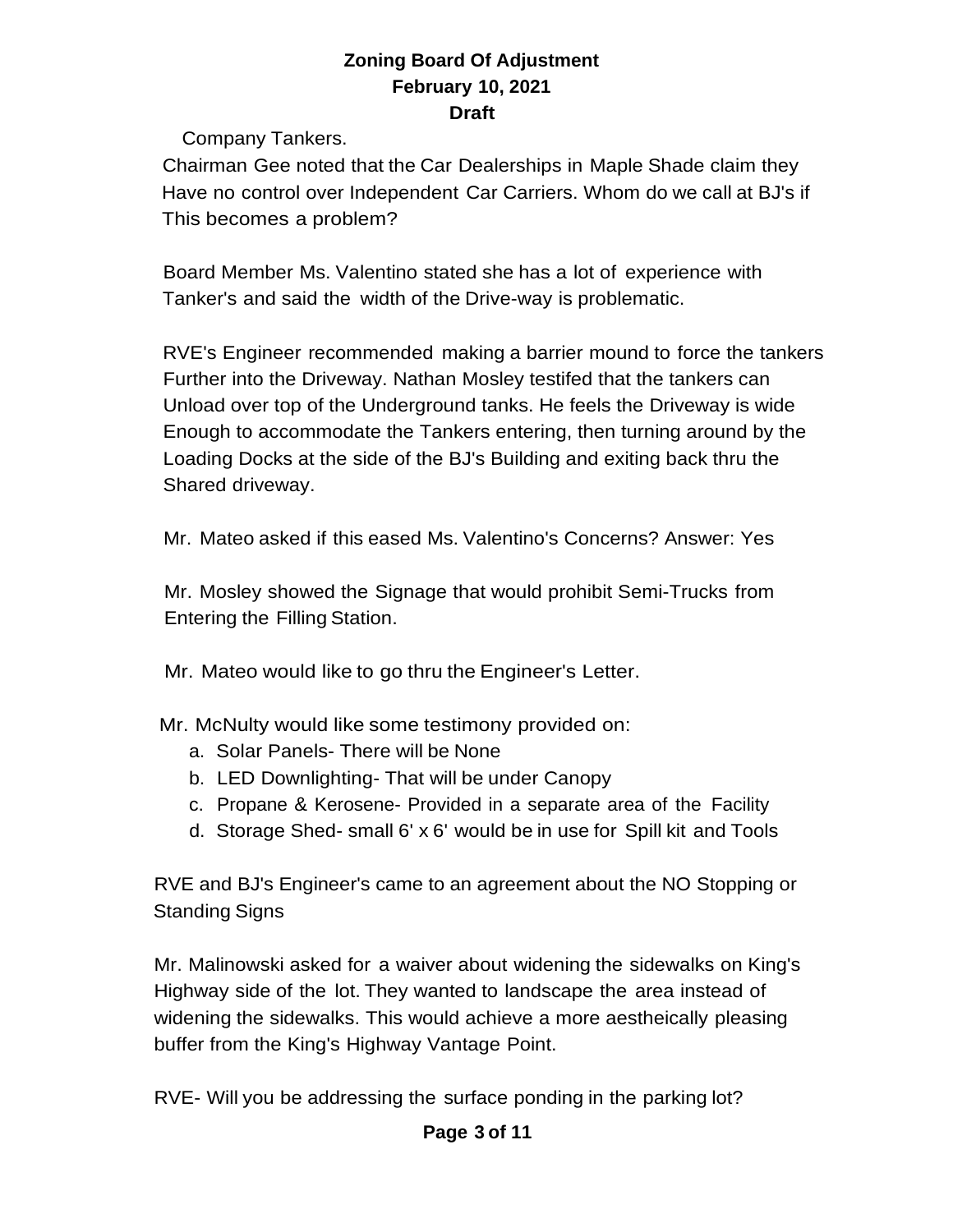Answer: Yes

Chairman Gee asked about the Lenola Rd Entrance? Would they address That entrance. It seems to him that as you enter, you cross over into the Oncoming Exit Lane.

Mr. Mateo would like to have Mr. James Miller, address the Parking and Loading as referred to on page 8 of the RVE Letter.

Mr. Miller testified that code would be 569 spaces. There is currently 539, And the Fuel Filling Station would reduce the number to 413. He further Testified that at Peak Demand BJ's only utilizes 228 spaces. Relief would allow the site to function well within the Municipal Land Use Law without detriment.

Mr. Mateo asked that Mr. Miller testify to the Redesign of the Property Providing more Greenscaping and make the entire lot more attractive as you Drive by on King's Highway. Mr. Miller testified that granting the sidewalk Waiver is justified due to keep the existing sidewalks in the area consistent With other sidewalks in the area.

RVE would like testimony of Stormwater  $\&$  Grading of the area. Mr. Malinowski testified on record that there are no drainage problems, And would be willing to do a televised inspection once the project is Complete.

Mr. Malinowski also testified that No Irrigation system is proposed.

Mr. Miller asked for a Landscaping Waiver to reduce the perimeter Landscaping from 10% to 7.5%. He feels this is appropriate since only a Portion of the property is under review for application. They would like to Waive the Street Trees Requirement. This would keep visibility into the site.

Signage Relief: The Free-Standing sign is required to provide information About gas prices. There will be two free-standing signs. One for each Entrance.

Façade Signage on Canopy- Seeking Variance Relief- Mr. Miller provided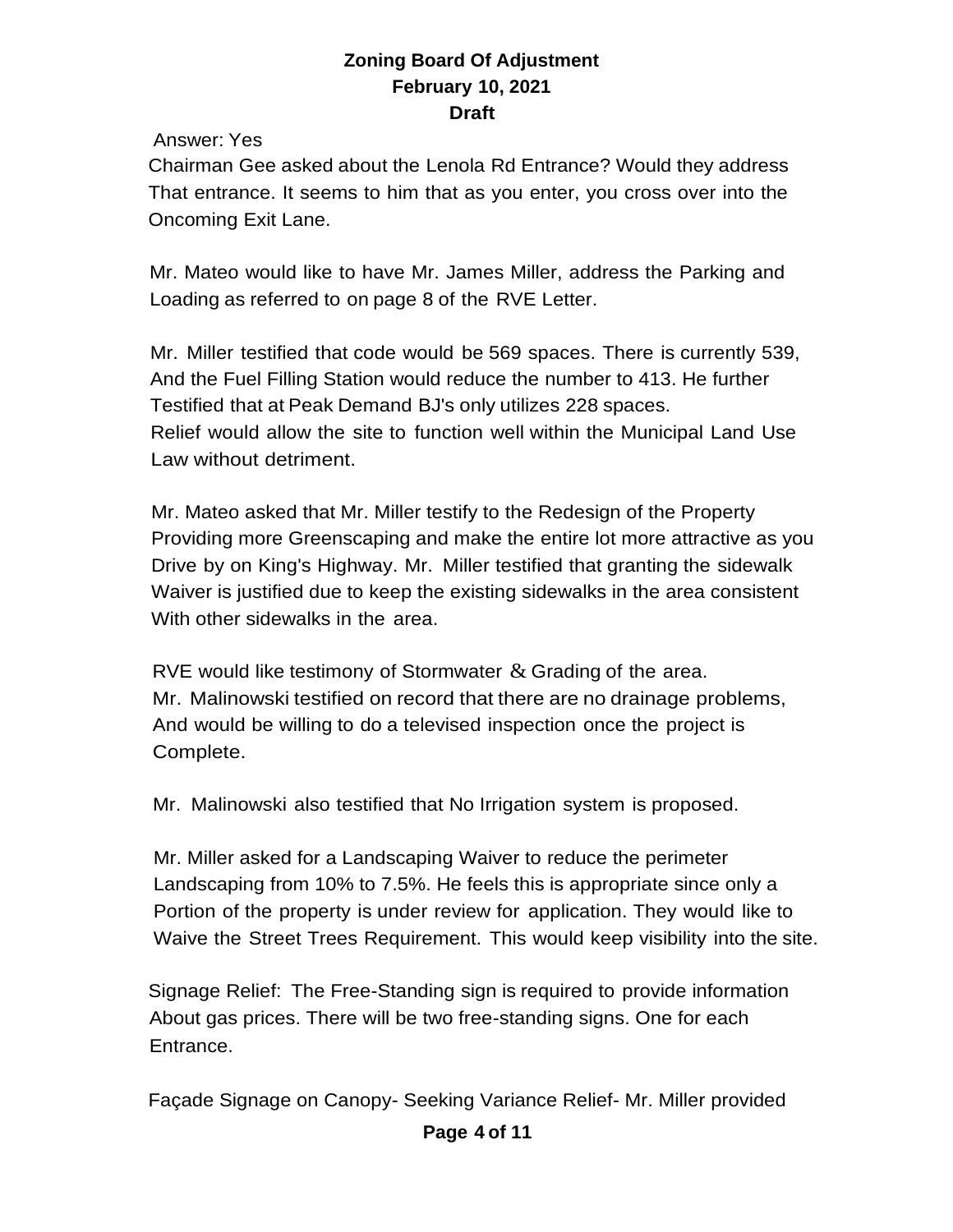# **Zoning Board Of Adjustment February 10, 2021**

#### **Draft**

testimony that the Logo Sign is 2 sq feet larger than code. The size of the signage on the canopy enhances functionality. There will be no additional signage on the Warehouse Building itself.

That is the Conclusion of their Presentation.

Chairman Gee opened the meeting to the General Public Mrs. Joanne Mortimer was sworn in by Board Attorney Kingsbury Mrs. Mortimer testified that she is a BJ's member and shops there weekly. She is concerned about traffic coming in and out of the King's Highway entrance. She testified that it is very difficult to navigate exiting with the oncoming traffic from the shopping center across the street in addition to traffic on King's Highway.

Mr. Mateo asked Mr. Mosley to address these concerns: Mr. Mosley testified that a trip generation analysis was done and showed no significant increase due to the filling station. SH41 is under State Jurisdiction and the DOT granted approval and provided a letter of NO Interest.

Public Portion Closed.

Chairman Gee asked for any further Board Member Questions-there being none.

A Motion to Approve with conditions from Page 14 was made by Vice Chairman Bimmer, second by Mr. Zahradnick, All approve

### **VI. New Business:** 42 N Pine Ave block 85 Lot 15 Bailey's Landscaping LLC Z-21-02

Zone: business Development (BD) Existing use: Vacant Building (previously used for Auto Repair) Proposed Use: Landscaping Contractor Application: "d" Variance and bulk or "c" variances

Applicant Attorney John Mininno presented the case.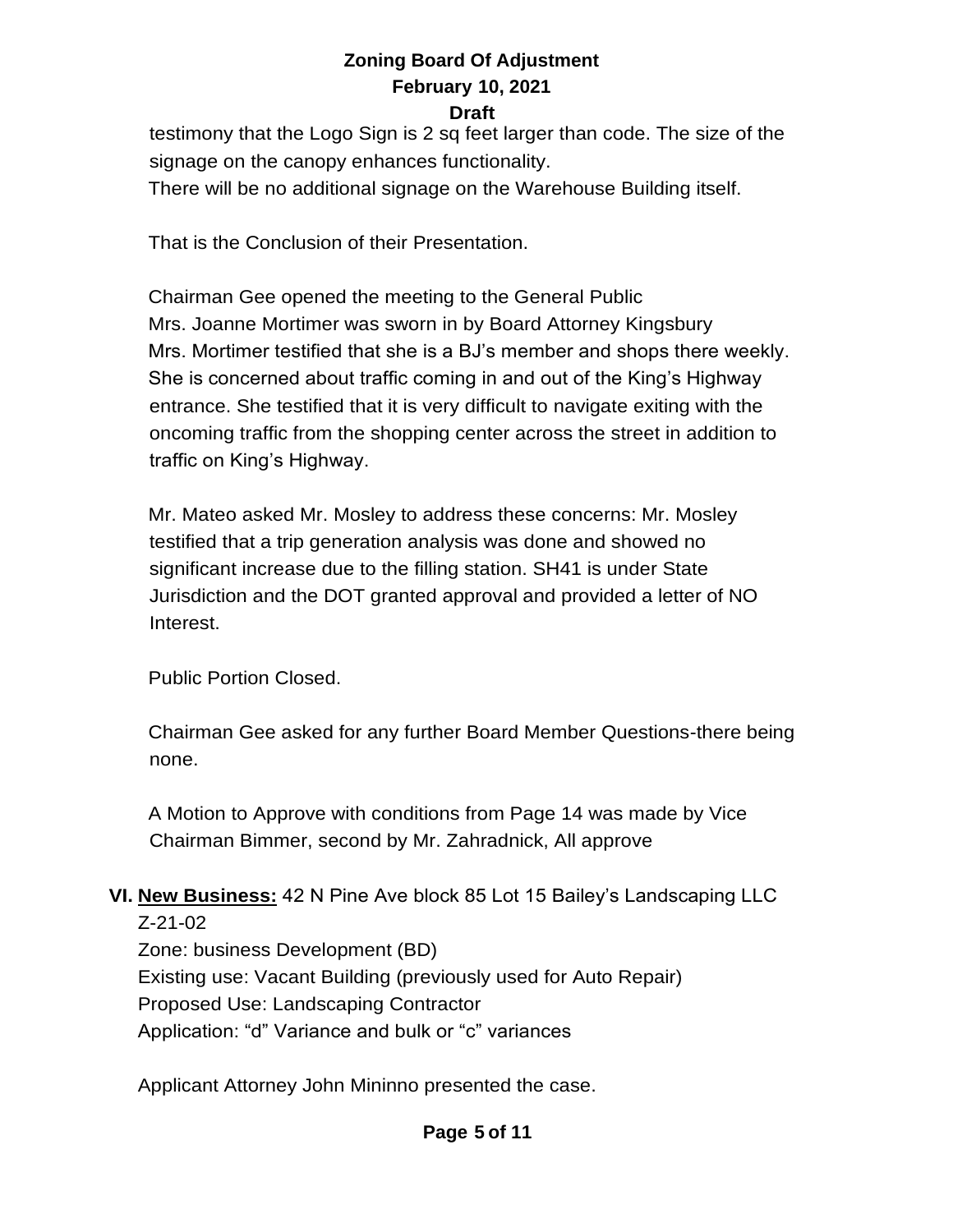Board Attorney Swore in jeff Bailey. He is the owner operator of Bailey's Landscaping. He has owned the business for 20 years and has a Landscape Architect degree from Temple University.

Mr. Bailey testified that his hours of operation are 7:30 am -5:30 pm. He has approximately 15 employees and 7 work vehicles with trailers.His intended use of the property is to store his vehicles, provide a Home Base and design area. He will be constructing a Mulch Bin on the property. There will be no changes to the building itself and he has no plans to store any Hazardous Materials or Bulk Fertilizers on the Property.

Chairman Gee asked if the parking lot will be paved and stripped. Mr. Bailey said no, this would not be a retail location that would necessitate that.

Vice Chairman Bimmer asked about the Mulch Storage bin. Is it made out of concrete, will it have a concrete floor, what will be the height and will it be visible from the street.

Mr. Bailey testified that it is made out of concrete blocks with a concrete floor. It will be a 3 sided bin with the opening towards the parking spaces. It will be 5 foot in height.

Engineer's Report: Board Engineer McNulty started with; the Sea Boxes. He had not been made aware of these until he received the aerial photos. His concern are the set-back requirements and are they considered garages or storage containers. Mrr. McNulty stated that typically 10' setbacks are required for rear and side yards.

Mr. McNulty has concerns of the Run-Off from the Mulch bin. Also will there be privacy screening added to the existing fence, security cameras and lighting.

He recommends moving the fence back out of the "Right of Way" for traffic navigating the corner turn onto Front St.

Chairman Gee would like to revisit the Sea Boxes. Will they be taller than the Fence?

Board Engineer stated that standard size Sea Boxes are 8' tall, 8' wide and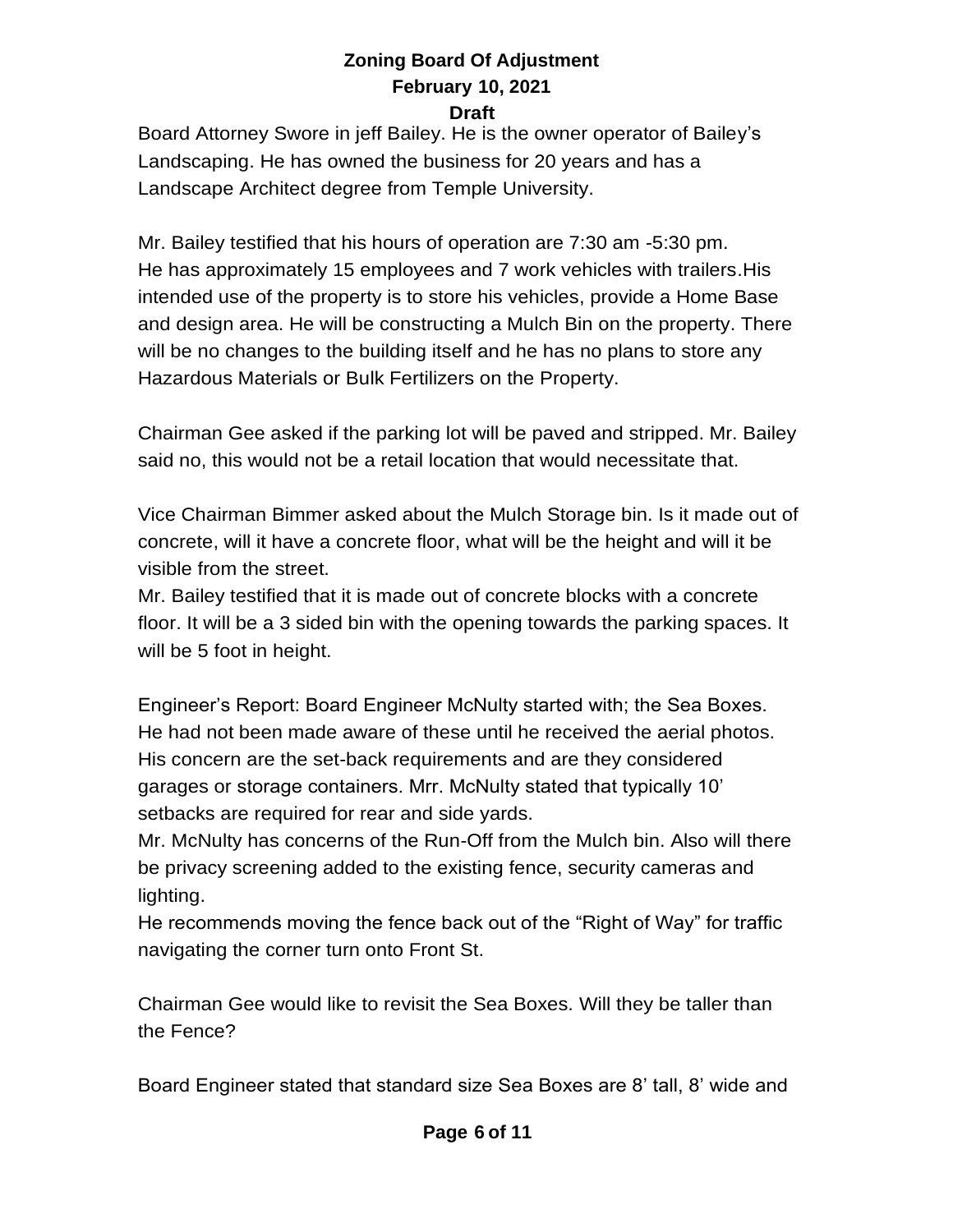# **Zoning Board Of Adjustment February 10, 2021**

**Draft**

20 ' length. Recommends a Landscape Buffer, and a taller Wooden Fence in consideration of the neighbors.

Chairman Gee opened the meeting to the General Public. No Comments Closed Public Portion

Board Attorney recommended testimony on the Conditions of the variance. Why is this an appropriate site for the Operation?

Mr. Mininno noted the 2007 Resolution for this property approved this site for commercial use.

He feels there will be no negative impact on neighboring properties.

Board Attorney said these items would be included in the Condition of Approval.

7:30 am -5:30 pm hours of operation 15 Employees Dumpster area Mulch Bin 7 Operating Trucks with Trailers Not a retail Location 2 Sea boxes with 10' rear and 5' side setbacks Fence Repair and Buffering Site Plan Waiver Lighting to comply with Township Code Security Lighting

 A Motion to Approve with conditions was made by Vice Chairman Bimmer, Second by Ms. Radie, All Approve

 Minutes: January Meeting A Motion to approve was made by Ms. Radie, second by Ms. Valentino, All Approve

Resolutions: